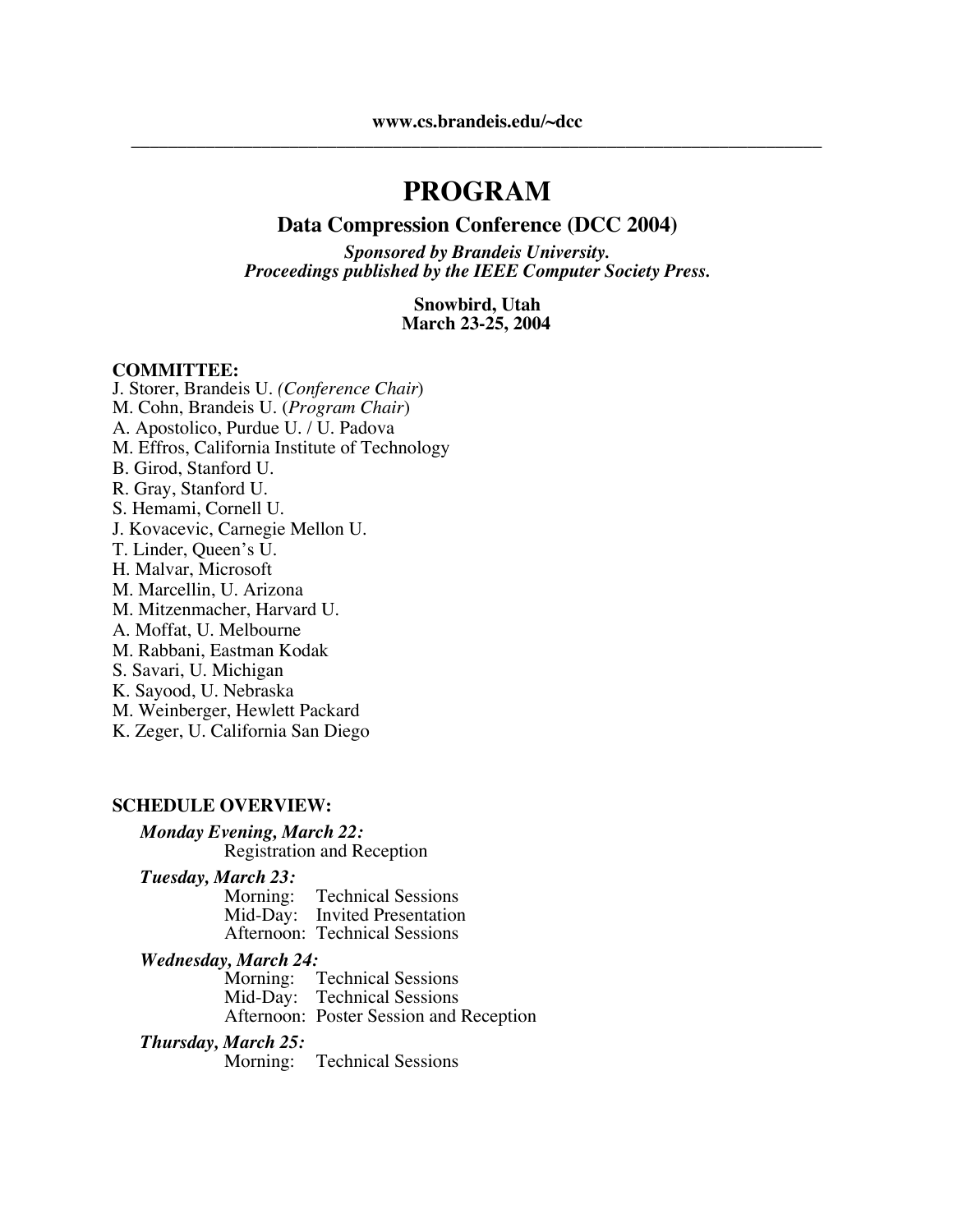### **MONDAY EVENING**

Registration / Reception, 7:00-10:00pm (Golden Cliff Room)

### **TUESDAY MORNING**

### **SESSION 1**

| R. Gray and T. Linder <sup>†</sup>                                                                                                                                                      |
|-----------------------------------------------------------------------------------------------------------------------------------------------------------------------------------------|
| Stanford University, <sup>†</sup> Queens University                                                                                                                                     |
| 8:20am: Classification of Features and Images Using Gauss Mixtures                                                                                                                      |
|                                                                                                                                                                                         |
| Y.-Z. Huang, $\overline{D}$ .B. O'Brien, and R.M. Gray<br>Stanford University                                                                                                           |
| 8:40am: Multi-resolution Source Coding Using Entropy Constrained Dithered                                                                                                               |
|                                                                                                                                                                                         |
| Q. Zhao, H. Feng <sup>†</sup> , and M. Effros <sup>‡</sup>                                                                                                                              |
| Oracle Corporation, <sup>†</sup> Stanford University, <sup>‡</sup> California Institute of Technology                                                                                   |
| 9:00am: Sequential Design of Multiple Description Scalar Quantizers32                                                                                                                   |
| C. Tian and S.S. Hemami<br><b>Cornell University</b>                                                                                                                                    |
| 9:20am: Fast Algorithms for Optimal Two-Description Scalar Quantizer Design42                                                                                                           |
| S. Dumitrescu, X. Wu <sup>†</sup> , and G. Bahl                                                                                                                                         |
| McMaster University, <sup><i>†</i></sup> Polytechnic University                                                                                                                         |
|                                                                                                                                                                                         |
| N. Sarshar and X. $Wu^{\dagger}$                                                                                                                                                        |
| McMaster University, <sup><i>†</i></sup> Polytechnic University                                                                                                                         |
| <b>Break:</b> 10:00am - 10:20am                                                                                                                                                         |
| <b>SESSION 2</b>                                                                                                                                                                        |
|                                                                                                                                                                                         |
| L. Foschini, R. Grossi <sup>†</sup> , A. Gupta <sup>‡</sup> , and J.S. Vitter <sup>*</sup>                                                                                              |
| Scuola Superiore Sant'Anna, <sup>†</sup> Università di Pisa, <sup>‡</sup> Duke U., <sup>*</sup> Purdue U.                                                                               |
|                                                                                                                                                                                         |
| A. Apostolico <sup>†‡</sup> , M. Comin <sup>†</sup> , and L. Parida <sup>*</sup>                                                                                                        |
| <sup>†</sup> Università di Padova, <sup><i>†</i></sup> Purdue University, <sup><i>†</i></sup> IBM T.J. Watson Center                                                                    |
| 11:00am: In-Place Differential File Compression of Non-aligned Files with Applications                                                                                                  |
|                                                                                                                                                                                         |
| D. Shapira and J.A. Storer<br><b>Brandeis University</b>                                                                                                                                |
|                                                                                                                                                                                         |
|                                                                                                                                                                                         |
|                                                                                                                                                                                         |
| B.D. Vo and K.-P. Vo <sup>†</sup>                                                                                                                                                       |
| Massachusetts Institute of Technology, <sup>†</sup> AT&T Labs                                                                                                                           |
|                                                                                                                                                                                         |
| W.-K. Hon, T.-W. Lam, K. Sadakane <sup>†</sup> , W.-K. Sung <sup>‡</sup> , and S.-M. Yiu<br>U. Hong Kong, <sup>†</sup> Kyushu University, <sup>‡</sup> National University of Singapore |

| J. Adiego, G. Navarro <sup>†</sup> , and P. de la Fuente |  |
|----------------------------------------------------------|--|

| Universidad de Valldolid, <sup>†</sup> Universidad de Chile |  |
|-------------------------------------------------------------|--|
|-------------------------------------------------------------|--|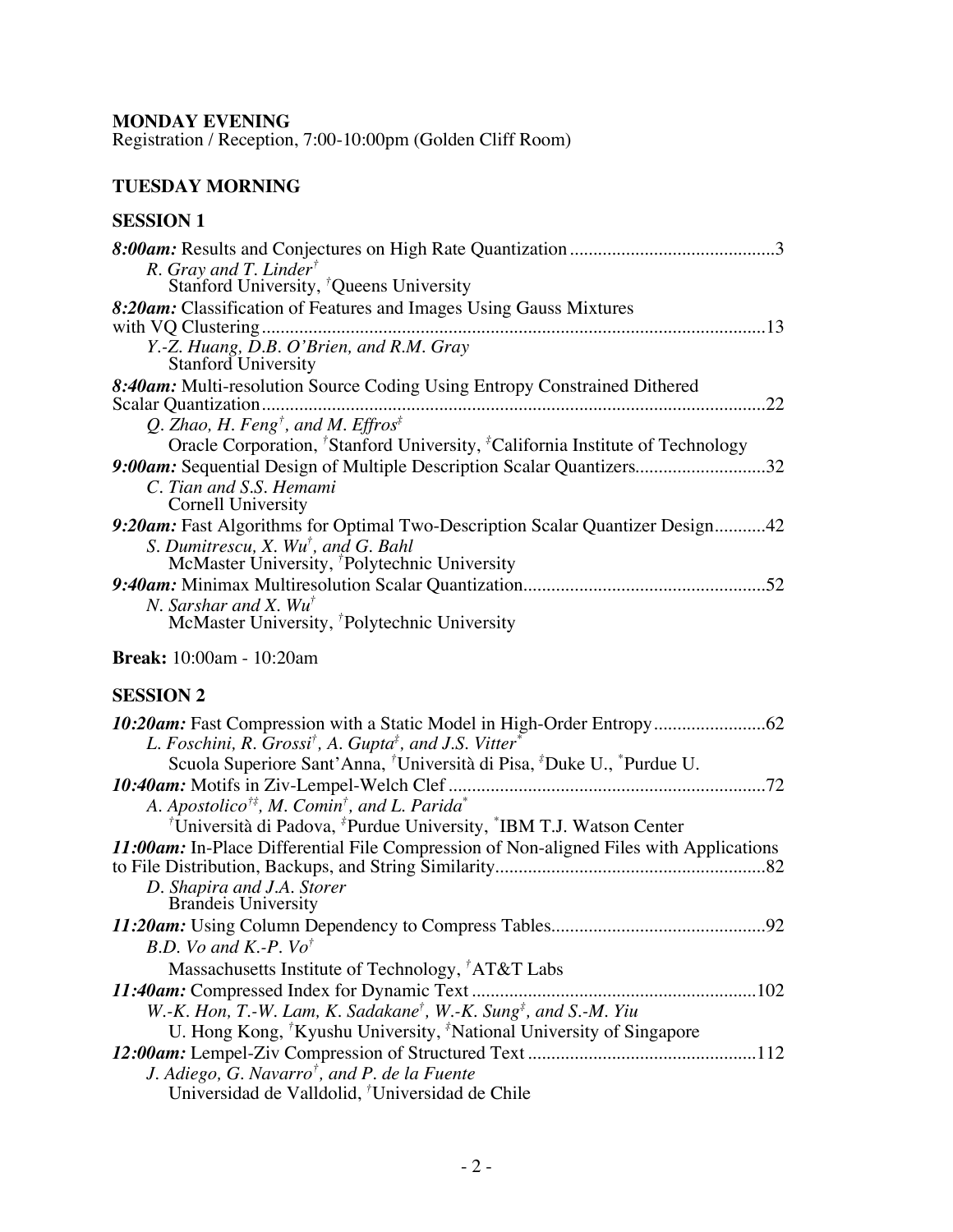**Lunch Break:** 12:20pm - 2:30pm

#### **TUESDAY MID-DAY INVITED PRESENTATION**

2:30pm - 3:30pm

### **California Coding: Early LPC Speech in Santa Barbara, Marina del Rey, and Silicon Valley, 1967–1982**

#### *Robert M. Gray*

#### Lucent Professor of Electrical Engineering Information Systems Laboratory Department of Electrical Engineering Stanford, CA 94305 rmgray@stanford.edu

This talk aims to sketch the historical and technical threads of the California portion of the story of the development of linear predictive methods for speech coding along with joint and parallel work in Japan, New Jersey, Massachusetts and Texas. The focus is on the 1970s, but the story begins earlier and the narrative covers through the early 1980s. Personalities, institutions, and milestones are considered along with technical developments and interpretations. With the benefit of hindsight, a brief technical tour of the basics of linear predictive coding is provided to provide context for the history. The primary personalities considered are Glen J. Culler, John Parker Burg, John D. Markel, A.H. (Steen) Gray, Jr., and Danny Cohen. The institutions emphasized include UCSB, SCRL, ISI, Culler Harrison Inc., and Time and Space Processing. The focal events are the first real time LPC speech communication on the ARPArnet, the first hardware LPC speech boxes, the book "Linear Prediction of Speech'' by Markel and Gray, and the appearance of TI's Speak & Spell toy. The technical threads involve several variations and interpretations of LPC and the encounters of early LPC research with the origins of the Internet and the precursors of wavelet analysis. Anecdotal stories of interractions among researchers in California and foreign (nonCalifornia) institutions such as NTT, Lincoln Lab, and TI are recounted. The talk is based on oral histories, the literature, email and conversations, and the author's memories as a peripheral participant.

**Break:** 3:30 - 4:00pm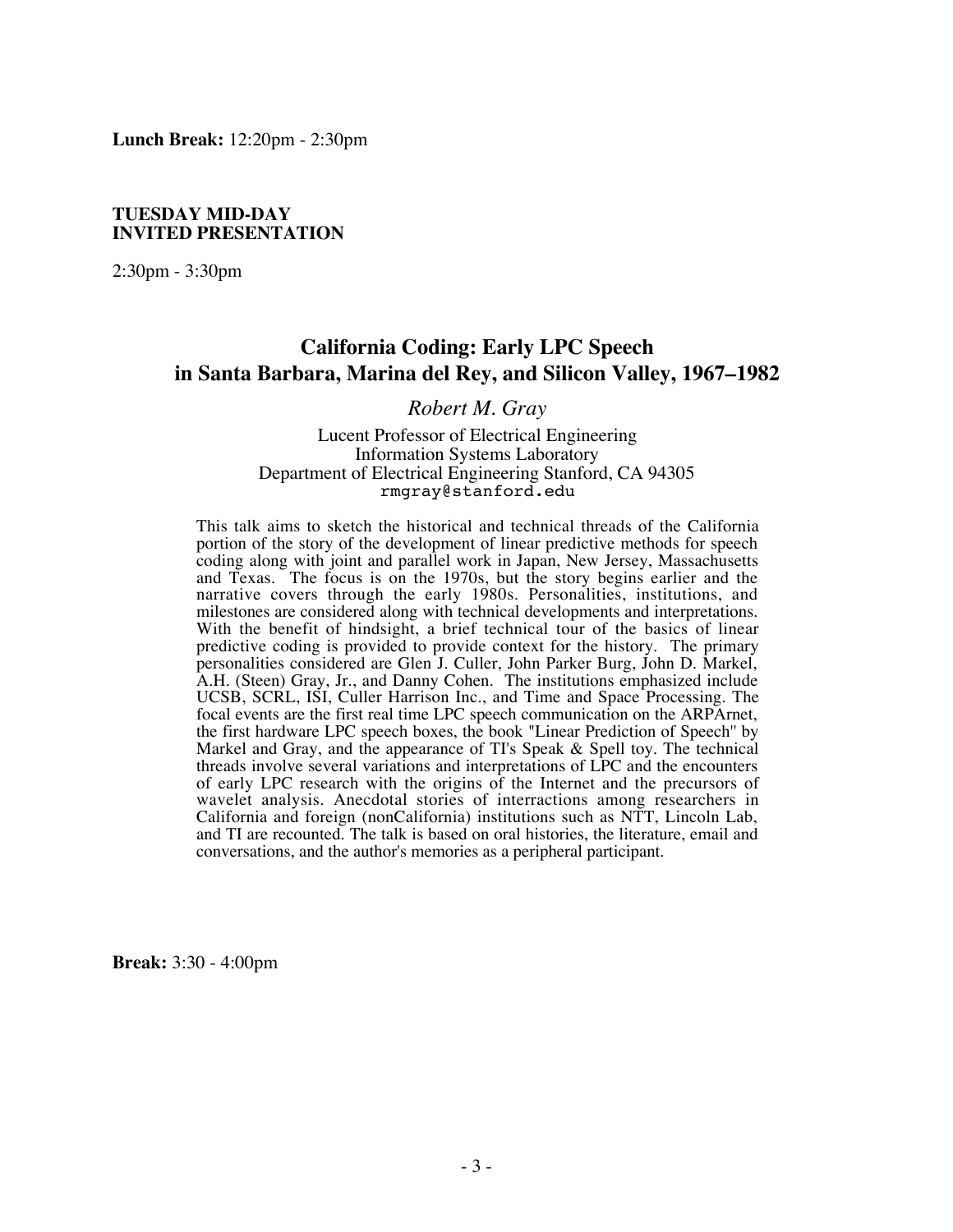### **TUESDAY AFTERNOON**

### **SESSION 3**

| 4:00pm: On Optimal Multiresolution Source-Channel Coding<br>E. Tuncel                                                      |
|----------------------------------------------------------------------------------------------------------------------------|
| University of California, Riverside                                                                                        |
| 4:20pm: Distortion-Optimal Transmission of Progressive Images over Channels<br>with Random Bit Errors and Packet Erasures. |
| H. Yousefi'zadeh, H. Jafarkhani, and F. Etemadi                                                                            |
| University of California, Irvine                                                                                           |
|                                                                                                                            |
| V. Stankovi_ and Z. Xiong                                                                                                  |
| Texas A&M University                                                                                                       |
|                                                                                                                            |
| W. Yu                                                                                                                      |
| University of Maryland                                                                                                     |
| <b>5:20pm:</b> Predicting Wavelet Coefficients over Edges Using Estimates Based<br>O.G. Guleryuz                           |
| Epson Palo Alto Laboratory                                                                                                 |

**Break:** 5:40pm - 6:00pm

### **SESSION 4**

| 6:00pm: Source Coding with Distortion Side Information at the Encoder 172   |
|-----------------------------------------------------------------------------|
| E. Martinian, G.W. Wornell, and R. Zamir <sup>†</sup>                       |
| Massachusetts Institute of Technology, <sup>†</sup> Tel Aviv University     |
| 6:20pm: Rate-Distortion Optimized Slicing, Packetization and Coding         |
|                                                                             |
| E. Masala, H. Yang <sup>†</sup> , K. Rose <sup>†</sup> , and J.C. De Martin |
| Politecnico di Torino, <sup>†</sup> University of California, Santa Barbara |
| <b>6:40pm:</b> On the Complexity of Rate-Distortion Optimal Streaming       |
| of Packetized Media.<br>192                                                 |
| M. Röder, J. Cardinal <sup>†</sup> , and R. Hamzaoui                        |
| Universität Konstanz, <sup>†</sup> Université Libre de Bruxelles            |
| 7:00pm: Computing Rate-Distortion Optimized Policies for Streaming Media    |
| 202                                                                         |
| J. Chakareski and B. Girod                                                  |
| <b>Stanford University</b>                                                  |
|                                                                             |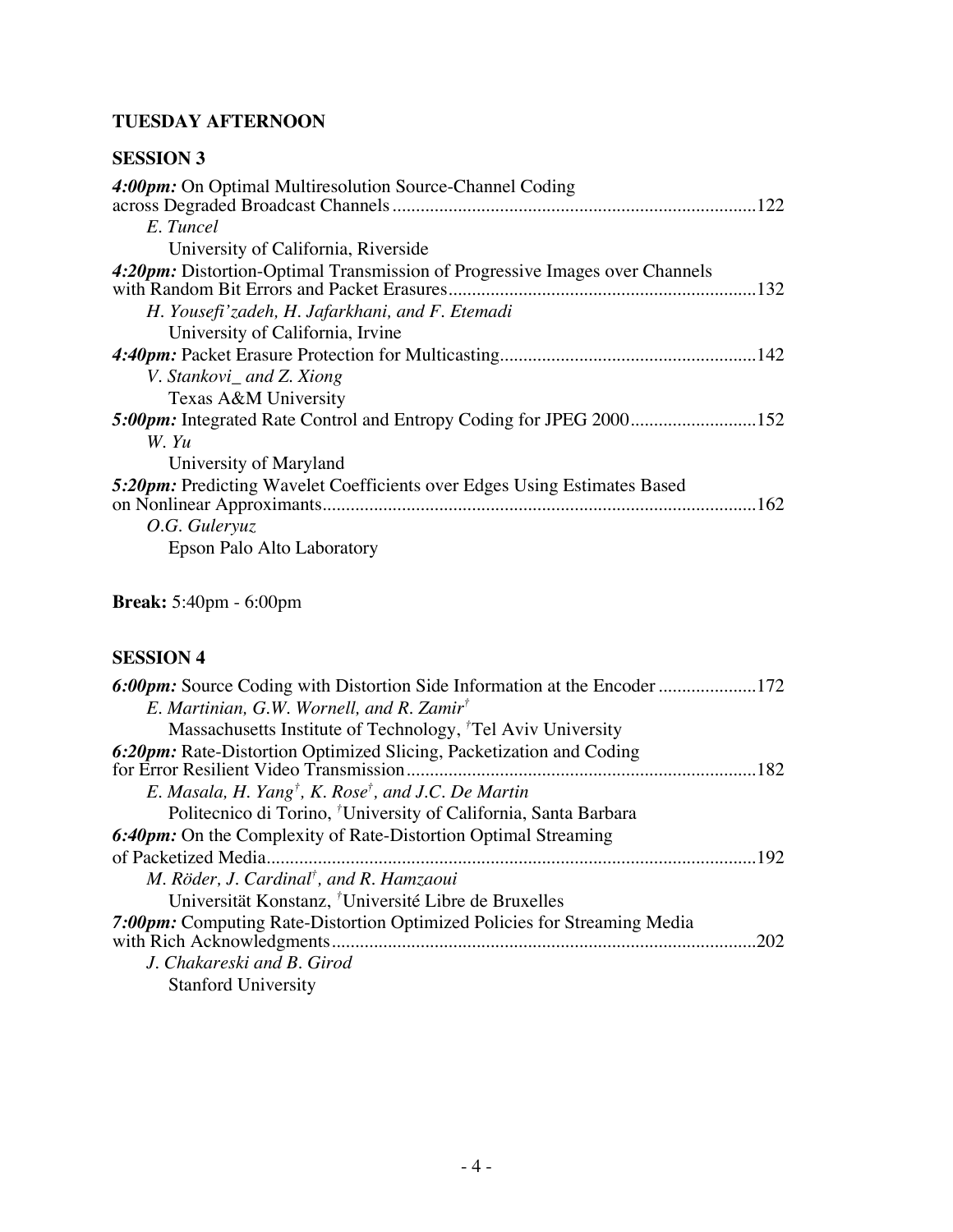### **WEDNESDAY MORNING**

### **SESSION 5**

| G. Shavit, M.F. Ringenburg, J. West, R.E. Ladner, and E.A. Riskin                      |
|----------------------------------------------------------------------------------------|
| University of Washington                                                               |
| 8:20am: Global MINMAX Interframe Bit Allocation for Embedded Video Coding222           |
| M.F. Ringenburg, R.E. Ladner, and E.A. Riskin                                          |
| University of Washington                                                               |
|                                                                                        |
| Y. Sermadevi and S.S. Hemami                                                           |
| Cornell University                                                                     |
| 9:00am: Adaptive Rate Control Scheme for Video Streaming over Wireless Channels 242    |
| M.M. Krunz and M. Hassan                                                               |
| University of Arizona                                                                  |
|                                                                                        |
| A. Becker <sup>†</sup> , W. Chan <sup>†</sup> , and D. Poulouin <sup>†‡</sup>          |
| <sup>†</sup> Canon Information Systems and Research Australia, <sup>‡</sup> CISRA      |
| 9:40am: Dual Frame Motion Compensation with Uneven Quality Assignment 262              |
| V. Chellappa, P.C. Cosman, and G.M. Voelker                                            |
| University of California, San Diego                                                    |
| <b>Break:</b> 10:00am - 10:20am                                                        |
| <b>SESSION 6</b>                                                                       |
|                                                                                        |
| T. Guionnet and C. Guillemot                                                           |
| <b>IRISA-INRIA</b>                                                                     |
| 10:40am: On Some New Approaches to Practical Slepian-Wolf Compression                  |
|                                                                                        |
| T.P. Coleman, A.H. Lee, M. Médard, and M. Effros <sup>†</sup>                          |
| Massachusetts Institute of Technology, <sup>†</sup> California Institute of Technology |
| 11:00am: Distributed Code Constructions for the Entire Slepian-Wolf Rate Region        |
|                                                                                        |
| D. Schonberg, K. Ramchandran, and S.S. Pradhan <sup>†</sup>                            |
| University of California, Berkeley, <sup>†</sup> University of Michigan                |
| 11:20am: Design of Slepian-Wolf Codes by Channel Code Partitioning302                  |
| V. Stankovi <sub>,</sub> A.D. Liveris, Z. Xiong, and C.N. Georghiades                  |
| Texas A&M University                                                                   |
| 11:40am: Slepian-Wolf Coding for Nonuniform Sources Using Turbo Codes312               |
| J. Li, Z. Tu, and R.S. Blum                                                            |
| Lehigh University                                                                      |
| 12:00am: Slepian-Wolf Coded Nested Quantization (SWC-NQ)                               |
| for Wyner-Ziv Coding: Performance Analysis and Code Design 322                         |
| Z. Liu, S. Cheng, A.D. Liveris, and Z. Xiong                                           |

Texas A&M University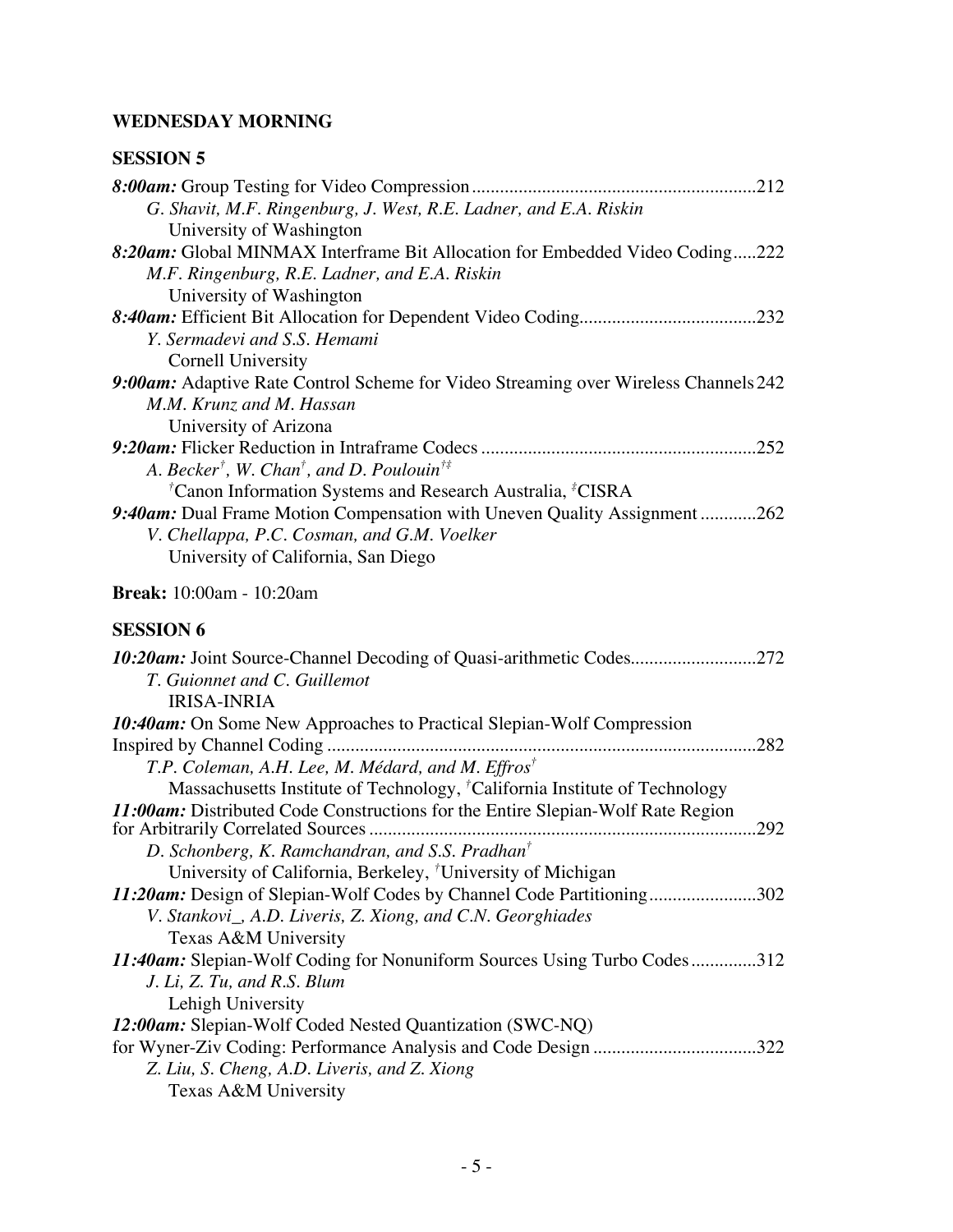### **WEDNESDAY MID-DAY**

### **SESSION 7**

| 2:00pm: Optimal Finite State Universal Coding of Individual Sequences<br>.332              |
|--------------------------------------------------------------------------------------------|
| E. Meron and M. Feder                                                                      |
| Tel Aviv University                                                                        |
| 2:20pm: A "Follow the Perturbed Leader" – type Algorithm for                               |
|                                                                                            |
| A. György, T. Linder, and G. Lugosi <sup>†</sup>                                           |
| Queen's University, <sup>†</sup> Pompeu Fabra University                                   |
| 2:40pm: Discrete Universal Filtering through Incremental Parsing<br>352                    |
| E. Ordentlich, T. Weissman <sup>†</sup> , M.J. Weinberger, A. Somekh-Baruch <sup>‡</sup> , |
| and N. Merhav <sup><math>\ddag</math></sup>                                                |
| Hewlett-Packard Labs, 'Stanford U., <sup>#</sup> Technion - Israel Institute of Tech.      |
| .362                                                                                       |
| P. Jacquet, G. Seroussi <sup>†</sup> , and W. Szpankowski <sup>‡</sup>                     |
| INRIA, <sup>†</sup> Hewlett-Packard Laboratories, <sup>‡</sup> Purdue University           |
| 3.20pm: Linear Time Universal Coding of Tree Sources via FSM Closure372                    |
| A. Martín, G. Seroussi, and M.J. Weinberger                                                |
| <b>Hewlett-Packard Laboratories</b>                                                        |
| 3:40pm: Universal Coding of Function Spaces as a Model for Signal Compression 382          |
| B. Ryabko and J. Astola <sup>†</sup>                                                       |
| Siberian State University of Telecommunication and Computer Science,                       |
| Technical University of Tampere                                                            |
|                                                                                            |

**Break:** 4:00pm - 4:30pm

### **WEDNESDAY AFTERNOON POSTER SESSION AND RECEPTION**

4:30-7:00pm In the Golden Cliff Room

(Titles are listed later in this program; abstracts of each presentation appear in the proceedings.)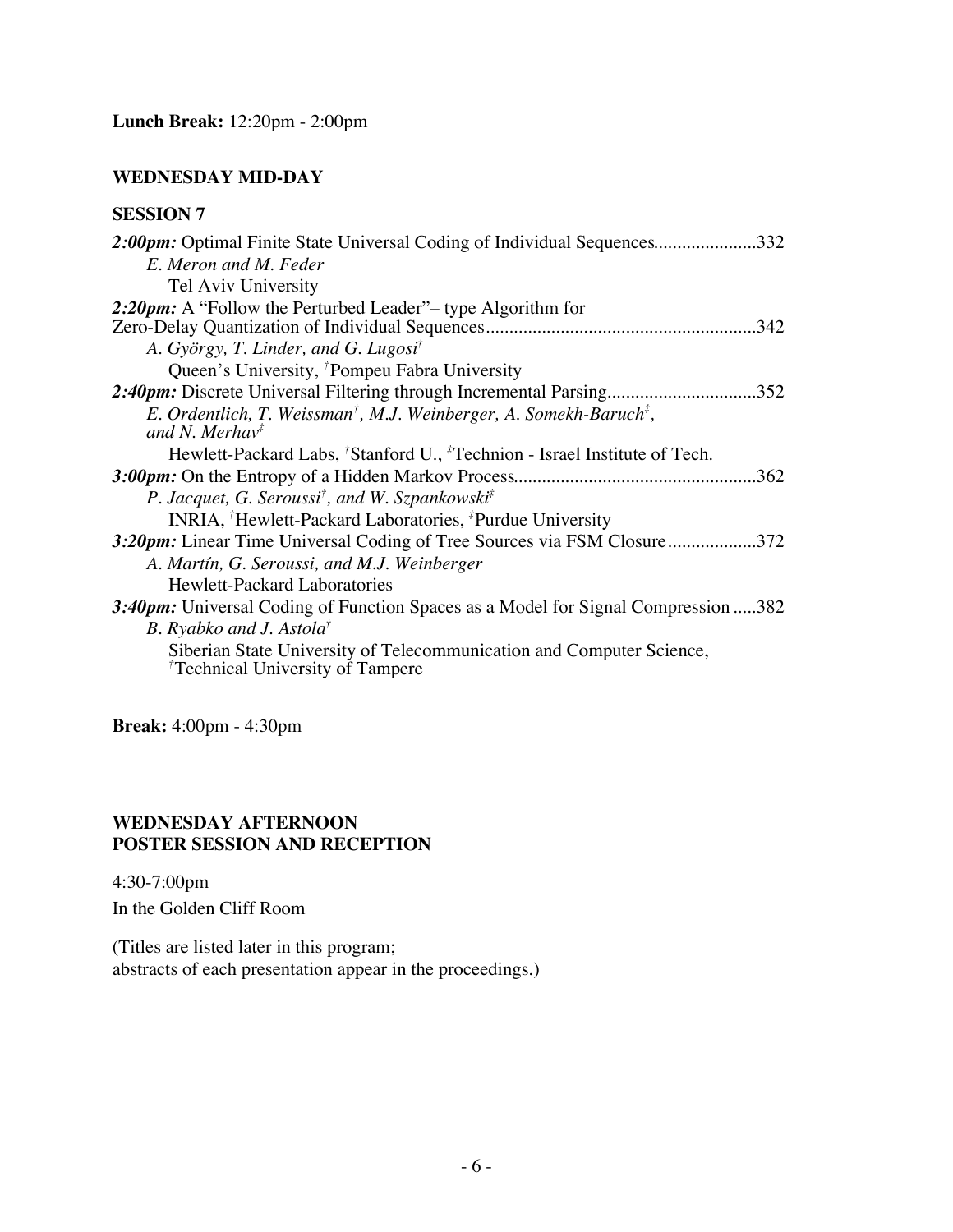### **THURSDAY MORNING**

### **SESSION 8**

| 8:00am: Length-Limited Variable-to-Variable Length Codes<br>J. Senecal <sup>†‡</sup> , M. Duchaineau <sup>*</sup> , and K.I. Joy <sup>‡</sup><br><sup>†</sup> Institute for Scientific Computing Research, <sup>‡</sup> University of California, Davis, |
|----------------------------------------------------------------------------------------------------------------------------------------------------------------------------------------------------------------------------------------------------------|
| *Lawrence Livermore National Laboratory                                                                                                                                                                                                                  |
| 8:20am: Context Based Coding of Binary Shapes by Object Boundary<br>.399<br>Straightness Analysis.                                                                                                                                                       |
| S.M. Aghito and S. Forchhammer, Technical University of Denmark                                                                                                                                                                                          |
|                                                                                                                                                                                                                                                          |
| S. Skibi_ski and S. Grabowski <sup>†</sup>                                                                                                                                                                                                               |
| University of Wroc_aw, Technical University of _6d_                                                                                                                                                                                                      |
| 9:00am: Sequential Universal Lossless Techniques for Compression of                                                                                                                                                                                      |
|                                                                                                                                                                                                                                                          |
| G.I. Shamir, University of Utah                                                                                                                                                                                                                          |
| 9:20am: An Efficient Algorithm for Lossless Compression of IEEE Float Audio429<br>F. Ghido, University Polytechnica of Bucharest                                                                                                                         |
| 9:40am: MPEG-4 ALS: An Emerging Standard for Lossless Audio Coding439<br>T. Liebchen and Y.A. Reznik <sup>†</sup><br>Technical University of Berlin, <sup>†</sup> RealNetworks, Inc.                                                                     |
|                                                                                                                                                                                                                                                          |
| <b>Break:</b> 10:00am - 10:20am                                                                                                                                                                                                                          |
| <b>SESSION 9</b>                                                                                                                                                                                                                                         |
| 10:20am: JBEAM: Coding Lines and Curves via Digital Beamlets449<br>$V$ $U_{\text{tot}}$ $I$ $C_{\text{heat}}$ and $I$ $I$ $D$ angles <sup><math>\dagger</math></sup>                                                                                     |

| <b>10:20am:</b> JBEAM: Coding Lines and Curves via Digital Beamiets449           |
|----------------------------------------------------------------------------------|
| X. Huo, J. Chen, and D.L. Donoho <sup>†</sup>                                    |
| Georgia Institute of Technology, <sup>†</sup> Stanford University                |
| 10:40am: Iris Compression for Cryptographically Secure Person Identification 459 |
| D. Schonberg and D. Kirovski <sup>†</sup>                                        |
| University of California, Berkeley, Microsoft Research                           |
| 11:00am: Reduced Complexity Wavelet-Based Predictive Coding                      |
|                                                                                  |
| A.C. Miguel, A.R. Askew, A. Chang, S. Hauck, R.E. Ladner, and E.A. Riskin        |
| University of Washington                                                         |
| 11:20am: High Performance Compression of Hyperspectral Imagery                   |
| .479                                                                             |
| F. Rizzo, B. Carpentieri, G. Motta <sup>†</sup> , and J.A. Storer <sup>†</sup>   |
| Università degli Studi di Salerno, <sup>†</sup> Brandeis University              |
| 11:40am: Coding for Fast Access to Image Regions Defined by Pixel Range489       |
| A. Said, S. Yea <sup>†</sup> , and W.A. Pearlman <sup>†</sup>                    |
| Hewlett-Packard Laboratories, <sup>†</sup> Rensselaer Polytechnic Institute      |
| 12:00pm: A Foreground/Background Separation Algorithm for Image Compression498   |
| P.Y. Simard, H.S. Malvar, J. Rinker, and E. Renshaw, Microsoft Research          |
| .508                                                                             |
| J. Zhang and C.B. Owen, Michigan State University                                |
|                                                                                  |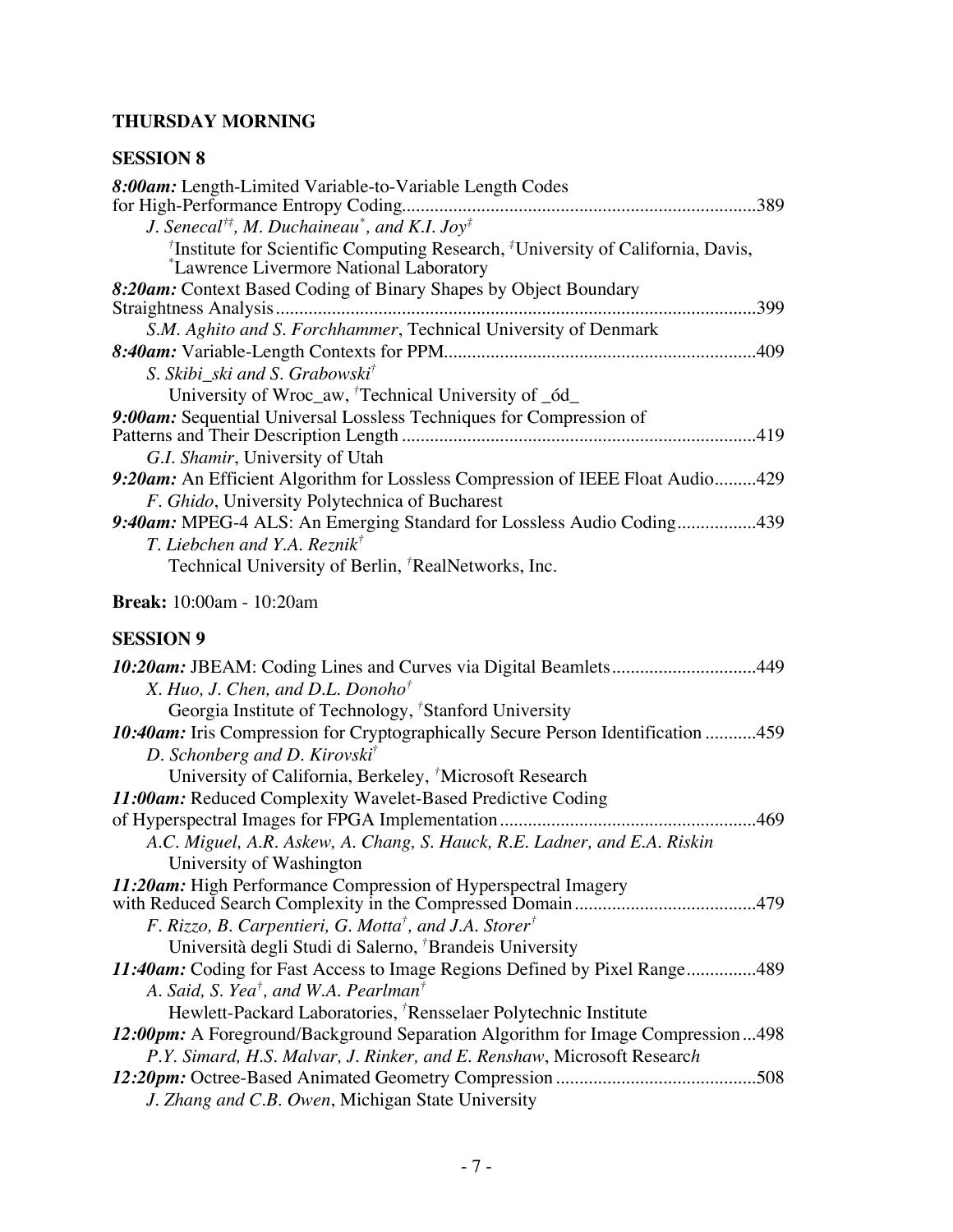# **Poster Session**

(listed alphabetically by first author)

| J. Abel<br>University Duisburg-Essen                                                                                                                                                                |
|-----------------------------------------------------------------------------------------------------------------------------------------------------------------------------------------------------|
| Merging Prediction by Partial Matching with Structural Contexts Model522<br>J. Adiego, P. de la Fuente, and G. Navarro <sup>†</sup><br>Universidad de Valladolid, <sup>†</sup> Universidad de Chile |
| An Approximation to the Greedy Algorithm for Differential Compression<br>IBM Almaden Research Center, <sup>†</sup> University of Michigan                                                           |
| SD. Babacan and K. Sayood <sup>†</sup><br>Bo_aziçi University, <sup>†</sup> University of Nebraska                                                                                                  |
| Successive Approximation Source Coding and Image Enabled Data Mining525<br>C.F. Barnes<br>Georgia Institute of Technology                                                                           |
| Fast Searching over Compressed Text Using a New Coding Technique:<br>A. Bellaachia and I. Al Rassan<br>George Washington University                                                                 |
| A. Bilgin, M.W. Marcellin, and M.I. Altbach<br>The University of Arizona                                                                                                                            |
| The WebGraph Framework II: Codes for the World-Wide Web528<br>P. Boldi and S. Vigna<br>Università degli Studi di Milano                                                                             |
| W. Chan and A. Becker<br>Canon Information Systems Research Australia                                                                                                                               |
| S. Chang<br>Duke University                                                                                                                                                                         |
| Successive Refinement for the Wyner-Ziv Problem and Layered Code Design531<br>S. Cheng and Z. Xiong<br>Texas A&M University                                                                         |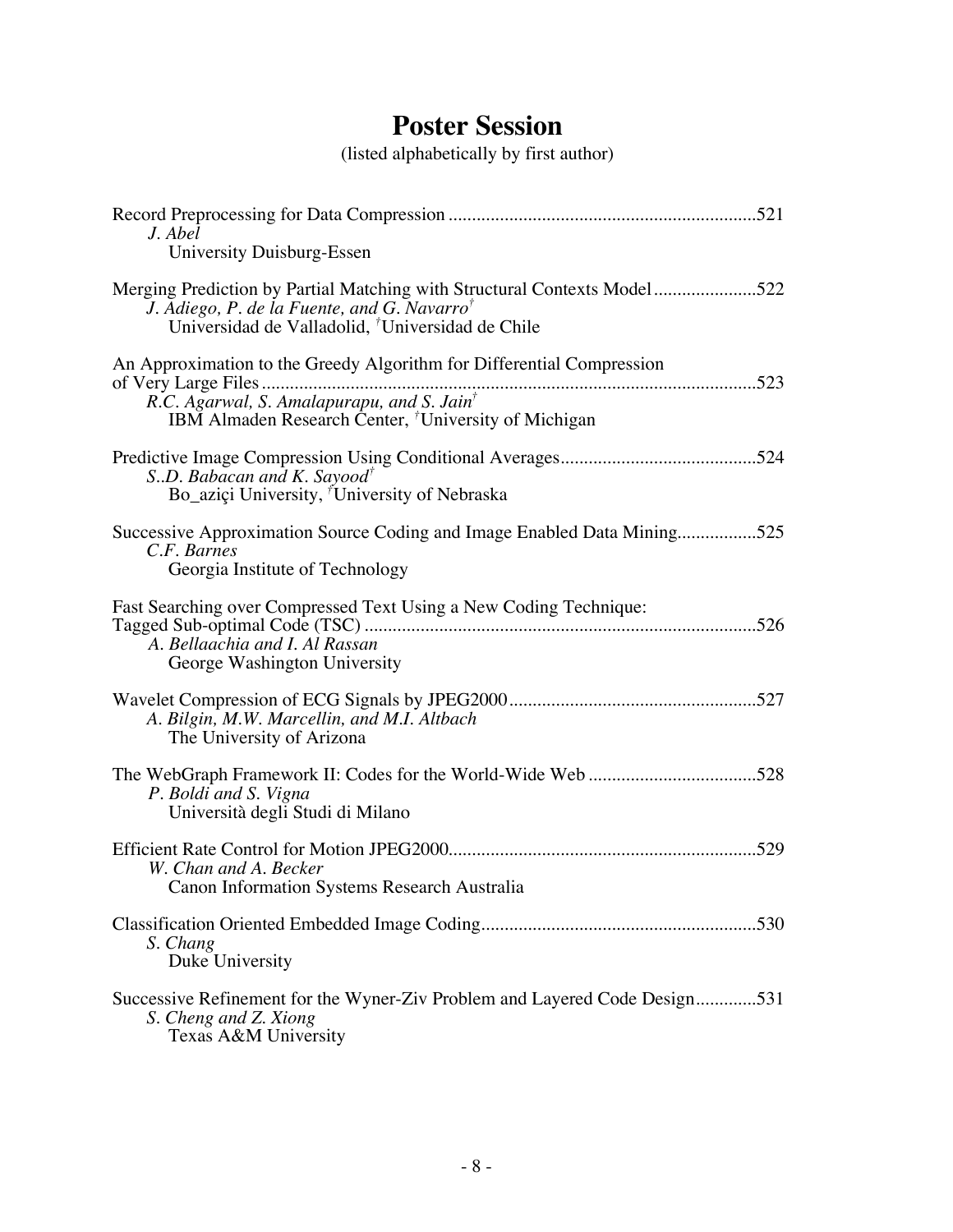| A-TDB: A Self Adaptive Block-Matching Algorithm<br>for Varying Motion Contents<br>C.-Y. Cho, S.-Y. Huang <sup>†</sup> , and J.-S. Wang<br>National Tsing Hua University, <sup>†</sup> Ming Chuan University |
|-------------------------------------------------------------------------------------------------------------------------------------------------------------------------------------------------------------|
| L. Cinque, F. Liberati, and S. De Agostino <sup>†</sup><br>University of Rome, <sup>†</sup> AASU                                                                                                            |
| Efficient Run-Length Encoding of Binary Sources with Unknown Statistics534<br>$M.H.M.$ Costa and H.S. Malvar <sup>†</sup><br>Universidade Estadual de Campinas, <sup>†</sup> Microsoft Research             |
| Adapting the Knuth-Morris-Pratt Algorithm for Pattern Matching<br>in Huffman Encoded Texts<br>A. Daptardar and D. Shapira<br><b>Brandeis University</b>                                                     |
| Implementing the Context Tree Weighting Method for Content Recognition536<br>Z. Dawy, J. Hagenauer, and A. Hoffman<br>Munich University of Technology                                                       |
| New Methods for Trellis Source Coding at Rates above and below One537<br>T. Eriksson, J.B. Anderson, M. Novak, and N. Goertz <sup>†</sup><br>Lund University, Munich University of Technology               |
| N. Faramarzpour and S. Shirani<br><b>McMaster University</b>                                                                                                                                                |
| W.A. Finamore, S.V.B. Bruno, and D. Silva<br>Pontifícia Universidade Católica do Rio de Janeiro                                                                                                             |
| 540<br>T. Gagie<br>University of Toronto                                                                                                                                                                    |
| T. Halbach<br>Norwegian University of Science and Technology                                                                                                                                                |
| Uppsala University, <sup>†</sup> University of California, Riverside, <sup>‡</sup> Purdue University                                                                                                        |
| <b>Efficient Side-Information Context Description</b><br>T. Jin and J. Vaisey<br>Simon Fraser University                                                                                                    |
| Y. Kaufman and S.T. Klein<br>Bar Ilan University                                                                                                                                                            |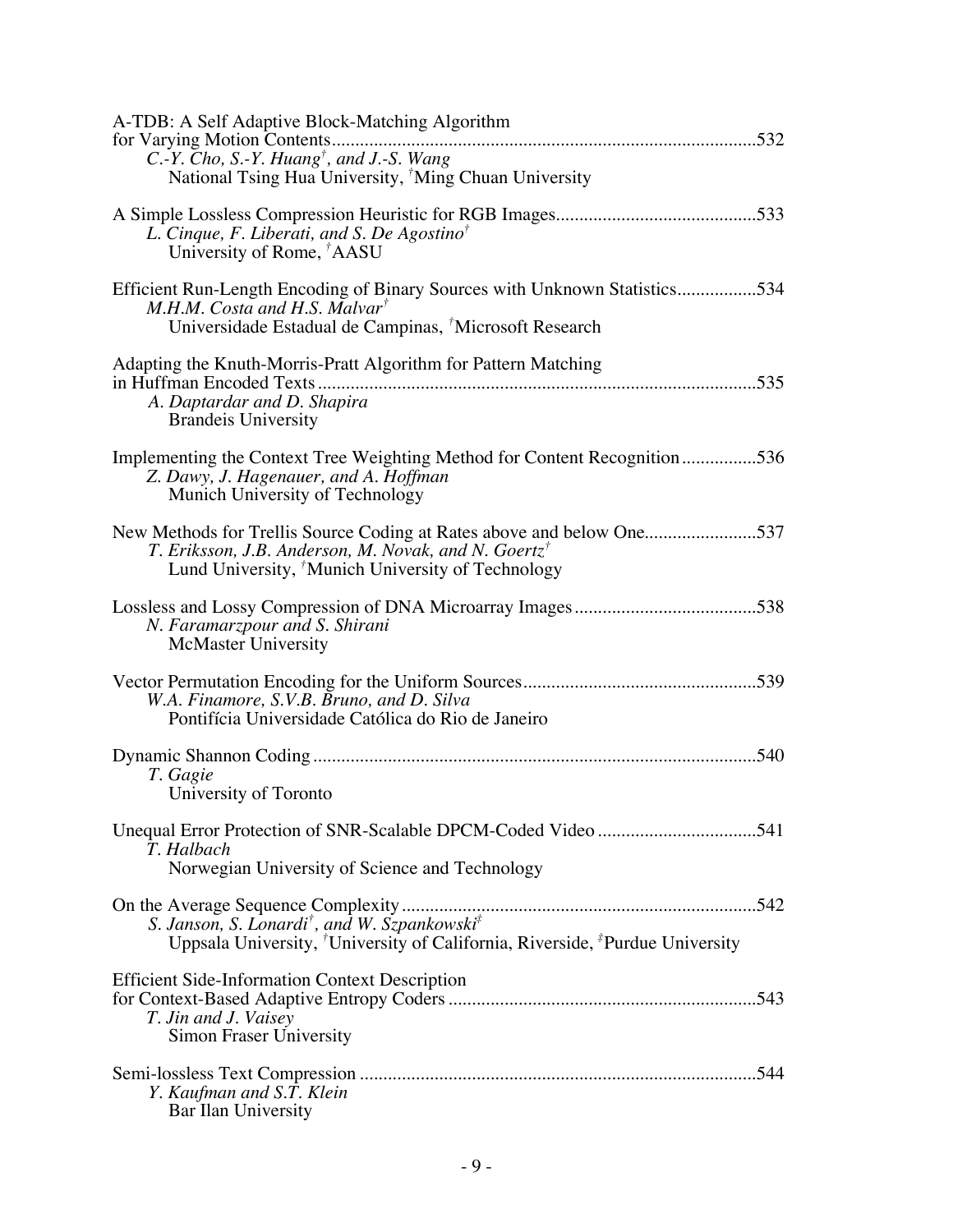| D. Kirovski<br><b>Microsoft Research</b>                                                                                                                                                                                                        |
|-------------------------------------------------------------------------------------------------------------------------------------------------------------------------------------------------------------------------------------------------|
| MSE Optimal Bit Rate Allocation in the Application of JPEG2000 Part 2<br>O. Kosheleva, B. Usevitch, S. Cabrera, and E. Vidal, Jr. <sup>†</sup><br>University of Texas at El Paso, <sup>7</sup> Army Research Lab                                |
| Relation between Fractal Dimension and Performance of Vector Quantization547<br>K. Kumaraswamy, C. Faloutsos, G. Shan <sup>†</sup> , and V. Megalooikonomou <sup>†</sup><br>Center for Automated Learning and Discovery, CMU, Temple University |
| Using Partial-Matching Approach with Sequitur for Context-Based Coding548<br>G. Lakhani and R. Sethuraman<br><b>Texas Tech University</b>                                                                                                       |
| Slepian-Wolf Coding of Multiple <i>M</i> -ary Sources Using LDPC Codes549<br>C.-F. Lan, A.D. Liveris, K. Narayanan, Z. Xiong, and C. Georghiades<br>. Texas A&M University                                                                      |
| Compressing a Directed Massive Graph Using Small World Model550<br>F.-Y. Leu and Y.-C. Fan<br>Tung-Hai University                                                                                                                               |
| Heuristic Search Based Soft-Input Soft-Output Decoding of Arithmetic Codes551<br>Y. Liu and J. Wen <sup><math>\bar{r}</math></sup><br>Tsinghua University, Morphbius Technology, Inc.                                                           |
| Shape Adaptive Integer Wavelet Transform Based Coding Scheme<br>A. Mehrotra, R. Srikanth, and A.G. Ramakrishnan<br>Indian Institute of Science                                                                                                  |
| K. Mukerjee<br>Microsoft Corporation                                                                                                                                                                                                            |
| H. Nguyen and P. Duhamel <sup>†</sup><br>Alcatel, <sup>†</sup> CNRS/LSS                                                                                                                                                                         |
| B.Ó. Nualláin and S. de Rooij <sup>†</sup><br>University of Amsterdam, <sup>†</sup> Centrum voor Wiskunde en Informatica                                                                                                                        |
| <b>Image Classification Using Adaptive-Boosting</b><br>K.M. Ozonat and R.M. Gray<br><b>Stanford University</b>                                                                                                                                  |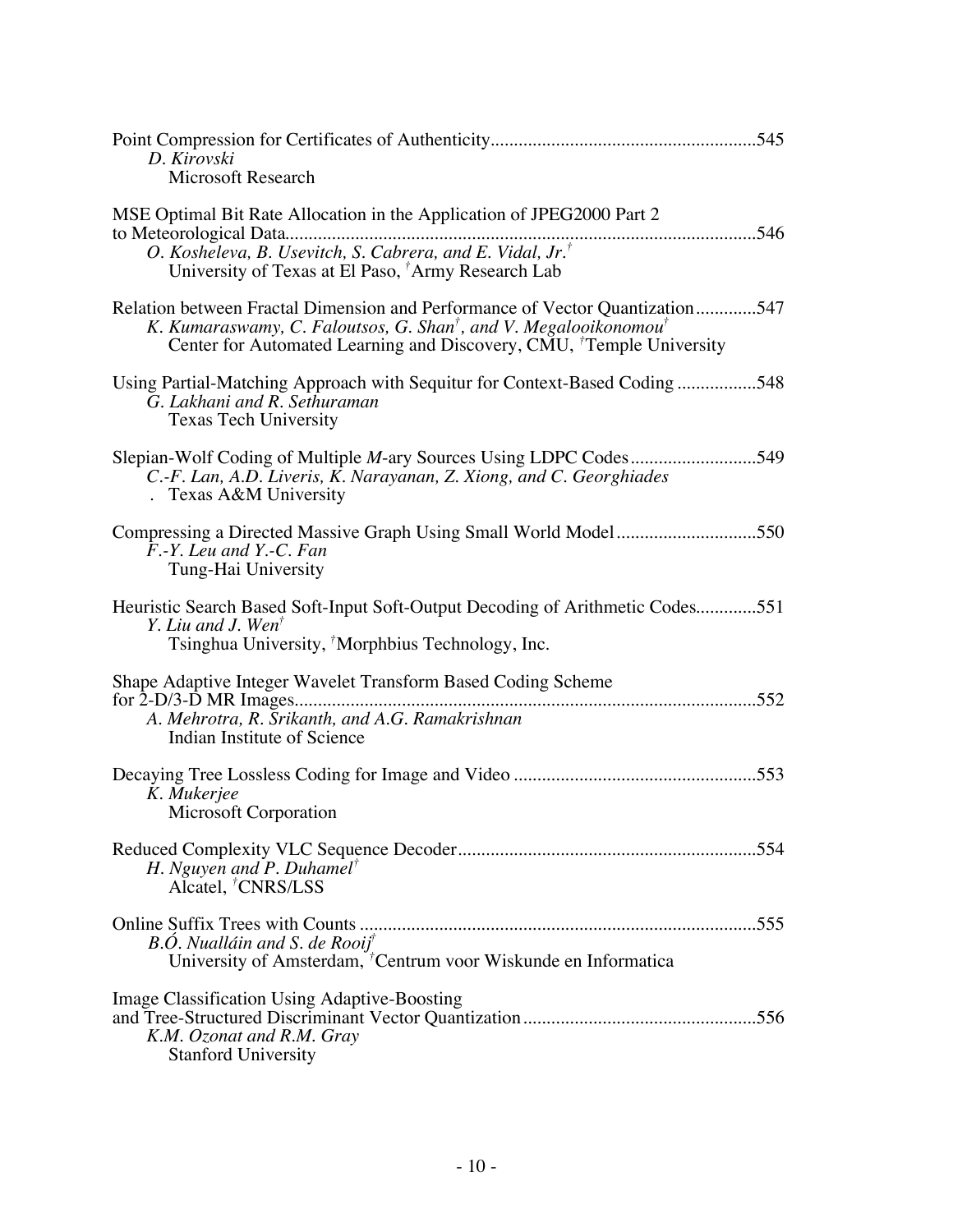| B. Rácz <sup>†‡</sup> and A. Lukács <sup>‡</sup><br><sup>†</sup> Budapest University of Technology and Economics,<br><sup><i>E</i></sup> Computer and Automation Res. Institute of the Hungarian Academy of Sci.                               |
|------------------------------------------------------------------------------------------------------------------------------------------------------------------------------------------------------------------------------------------------|
| N.M. Rajpoot<br>University of Warwick                                                                                                                                                                                                          |
| Code Compression Based on Operand-Factorization for VLIW Processors559<br>M. Ros and P. Sutton<br>The University of Queensland                                                                                                                 |
| Adaptive Coding and Prediction of Sources with Large and Infinite Alphabets560<br>B. Ryabko and J. Astola <sup>†</sup><br>Siberian State University of Telecommunication and Computer Science,<br><sup>†</sup> Technical University of Tampere |
| Fast Codes for Large Alphabet Sources and Its Application to Block Encoding561<br>B. Ryabko and J. Astola <sup>†</sup><br>Siberian State University of Telecommunication and Computer Science,<br><sup>†</sup> Technical University of Tampere |
| Comparative Analysis of Arithmetic Coding Computational Complexity562<br>A. Said<br>Hewlett-Packard Laboratories                                                                                                                               |
| N. Sarshar and X. $Wu^{\dagger}$<br>McMaster University, <sup><i>†</i></sup> Polytechnic University                                                                                                                                            |
| J. Senecal <sup>†‡</sup> , M. Duchaineau <sup>*</sup> , and K.I. Joy <sup>‡</sup><br><sup>†</sup> Institute for Scientific Computing Research, <sup>‡</sup> University of California, Davis,<br>*Lawrence Livermore National Laboratory        |
| Optimal Buffer-Constrained Bit Allocation Using Marginal Analysis 565<br>F. Sun and W. Yu<br>University of Maryland                                                                                                                            |
| The Predictive-Substitutional Compression Scheme<br>J. Swacha<br>University of Szczecin                                                                                                                                                        |
| Multiband Video Coding Using H.264/AVC, MPEG-4 Studio Profile<br>S. Takamura and Y. Yashima<br><b>NTT</b> Corporation                                                                                                                          |